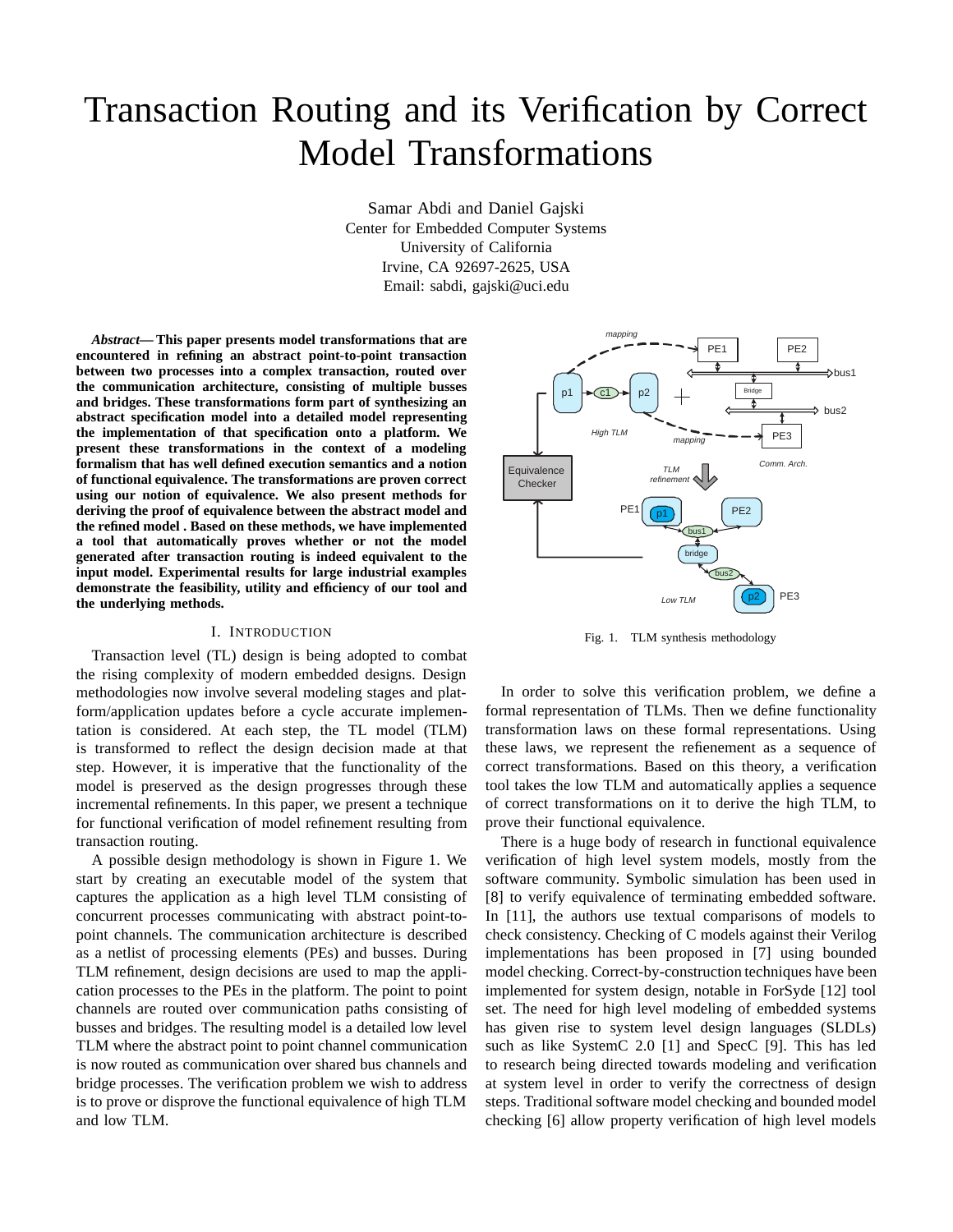written in C-like languages. However there has been little work in refinement verification of system level models using model transformations.



Fig. 2. Model created using MA

### II. MODEL ALGEBRA

We define the formalism of Model Algebra (MA) to represent TLMs in a concise way and to reason about their composition and transformations. In this section, we will discuss MA objects and composition rules, model execution semantics and functional equivalence notion.

#### *A. Definition and Model Creation*

Figure 2 shows a model created using the objects and composition rules of MA. The objects are behaviors (roundedge boxes) to caputure computation, variable (rectangles) and channels (ellipses) to capture communication, control conditions (circles), behavior interfaces and ports (on behavior interface). Unshaded round-edge boxes represent identity behaviors that simply copy inputs to outputs. Control dependencies are represented using broken arrows. For example, broken edges from  $b_1$  to  $q_1$  and  $q_1$  to  $e_1$  imply that  $e_1$  executes after  $b_1$  has executed and condition in node  $q_1$  has evaluated to true. In MA, we write this succinctly as  $q_1 : b_1 \rightarrow e_1$ . Complex control dependencies may be created like the one at node *q*3. Here, behavior  $b_2$  executes only after both  $e_1$  and  $e_2$  have finished and condition in *q*<sup>3</sup> evaluates to true. This is represented in MA using term  $q_3$ :  $e_1 \& e_2 \rightarrow b_2$ . Data dependencies are represented by connections from ports to variables. For example, the edge from port  $p_1$  of behavior  $b_1$  to variable  $v_1$  implies that during execution, behavior  $b_1$  writes to  $v_1$ . This is written in MA as  $b_1 < p_1 > \rightarrow v$ . Several transactions may be sent over the same channel and are distinguished by address labels. For instance, a transaction from *e*<sup>1</sup> to *e*<sup>2</sup> over channel *c* with address *a* is shown in Figure 2. In MA, we will write this transaction as the term  $c < a >: e_1 < out > \rightarrow e_2 < in >$ . MA allows hierarchy using the interface object  $(I)$  and port mapping. For example, a hierarchical behavior *b* has port *p* that is mapped to port  $p_2$  of behavior  $b_2$ . This port mapping is written in MA as the term  $b_2 < p_2 > \rightarrow I < p >$ . The association of *p* with *I* in this term implies that *p* is a port of the parent behavior. Each hierarchical behavior also has two identity behaviors that represent its unique virtual starting point (vsp) and virtual termination point (vtp). Hierarchical behaviors in MA are expressed as a grouping of all the sub-behaviors and the local terms, incuding control and data dependencies and port mappings. Hence, in MA, we can write b completely as  $b = [vsp],[vtp],[b_1],[b_2].1 : vsp \rightsquigarrow b_1.q_1 : b_1 \rightsquigarrow e_1.$  $q_2 : b_1 \sim e_2.b_1 < p_1 > \rightarrow v_1.v_1 \to q_1.v_1 \to q_2.$  $c < a >: e_1 < out > \rightarrow e_2 < in > .q_3 : e_1 \& e_2 \rightarrow b_2.$  $b_2 < p2 > \rightarrow I < p > .1$  :  $b_2 \rightsquigarrow vtp$ 

### *B. Execution Semantics of MA Models*

The control dependency relations of MA create execution dependencies between behaviors. Channel transactions have double handshake semantics, which means that the receiver blocks until the sender sends the data and the sender blocks its following behaviors until the receiver has received the data. Therefore, channel transactions also create execution dependencies between behaviors. We further define the domintaor relation as follows. If a behavior *b* always executes once before every unique execution of b', we say that *b dominates b'* and write this relation as  $b \triangleright b'$ .



Fig. 3. Multiple competing transactions on a single channel

*1) Channel Semantics:* Consider the configuration shown in figure 3. In this case, two transaction links, addressed  $a_1$ and *a*2, are shared over channel *c*. These links can be written in MA as

 $c < a_1 > a_1 < out > \mapsto e'_1 < in >$ .  $c < a_2 > a_2 < out > \mapsto e_2^j < in >$ 

The sequence diagram shows the actual arrival schedule of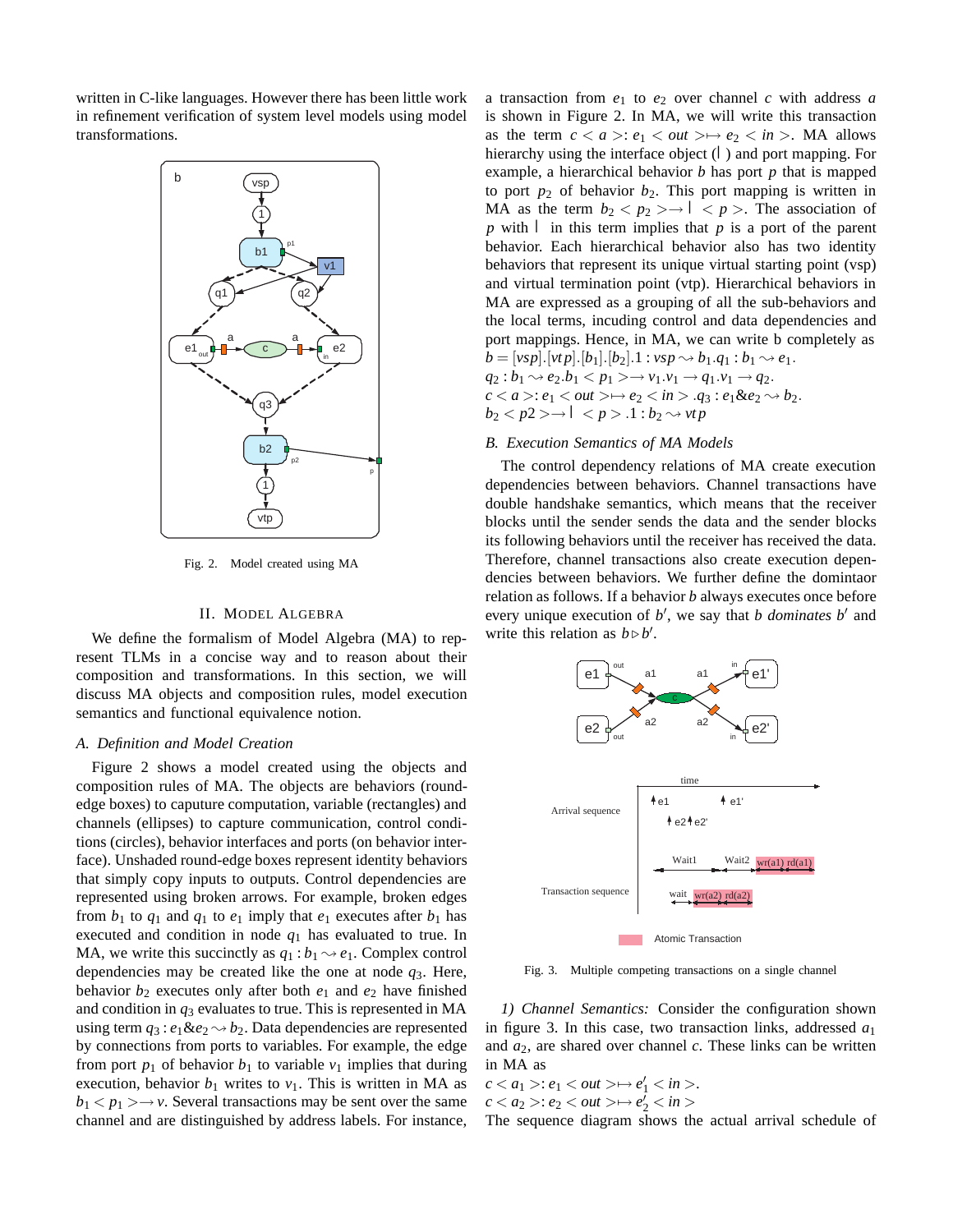the four communicating identity behaviors and the resulting communication schedule on the channel. Note that despite the fact that  $e_1$  arrives first, transaction on  $a_2$  takes place before that on  $a_1$ . This is because, the data transfer of transaction addressed *a*<sup>2</sup> is ready to be performed before that for *a*1. Thus, the data transfers on the channel are scheduled on first-ready first-serve basis. Although the transaction on  $a_1$  is ready to be performed when  $e'_1$  arrives, it must wait for the duration  $wait_2$ since the transaction  $a_2$  is in progress.



Fig. 4. The firing semantics of BCG nodes

*2) Model Semantics:* In order to define the execution semantics of MA, the control relations in the model are captured using the *Behavior control graph*(BCG) as shown in Figure 4. It is a directed graph with two types of nodes, namely *behavior nodes* and *control nodes*. The behavior nodes, as the name suggests, indicate behavior execution, while the control nodes represent evaluation of control conditions that lead to further behavior executions. A MA relation of the form  $q : b_1 \& b_2 \& \ldots \& b_n \rightarrow b$  translates to a BCG with a control node (q),  $n+1$  behavior nodes  $(b, b_1, ..., b_n)$  and  $n+1$  directed arcs  $((b_1,q),..., (b_n,q), (q,b))$ . Each behavior node in the BCG has one associated queue, for instance *b*1 *queue* for behavior node  $b_1$ . All incoming edges to a behavior node represent the various writers to the behavior's queue. The control node (shown by circular node), on the other hand, has as many queues as the number of incoming control edges. Note that a control node has only one outgoing edge as per the control flow composition rule of MA.

A behavior node blocks on an empty queue and executes if there is at least one token in its queue. Upon execution, a behavior node first updates all variables that it is writing to and one token is dequeued from the node's queue. Then, it generates as many tokens as its out-degree, and each token is written to the corresponding queue of the destination control node in a non-blocking fashion. A control node, sequentially checks all its queues and blocks on empty queues. That is if an incoming edge's queue is empty, we must wait until the behavior on the other end of the edge has executed. If the queue is not empty, it dequeues a token from the queue and proceeds to check the next queue. After one token from each of the incoming queues is dequeued, the condition inside the control node is evaluated. If the result is TRUE, then the control node enqueues one token to the queue of the destination behavior.

# *C. Equivalence Notion for MA Models*

Our notion of functional equivalence is based on the trace of values that certain interesting variables hold during model execution. We will refer to such variables as *observed variables*. Given a model *M* and a set of its observed variables, say  $OV_M$ , let *Init<sub>M</sub>* be the initial assignment of all the variables in  $OV_M$ . Let  $v \in OV_M$ . We define  $\tau_M(v,Init_M)$  as the set of all possible traces of values assumed by *v*, when model *M* is executed with initialization *Init<sub>M</sub>*.



Fig. 5. Example of a model (*M*) with several possible value traces

Figure 5 shows a model *M* with behaviors  $b_1$  and  $b_2$ composed in parallel. Let *x* and *y* be the observed variables, with an initial assignment of 0 and *U* (undefined), respectively. When model *M* is executed, either  $b_1$  or  $b_2$  may execute first after  $e_1$ . Therefore, the value of y may become 0 if  $b_1$ executes first, or become 2 if  $b_2$  executes first (modifying  $x$  to 1). However, by the time  $e_2$  executes  $x$  is definitely 1. Since  $x < 2$ ,  $e_1$  executes again, allowing either  $b_1$  or  $b_2$  to execute first. The process continues until *x* becomes 3, Hence, for the given scenario, we have

$$
OV_m = \{x, y\},
$$
  
\n
$$
Init_M = \{0, U\},
$$
  
\n
$$
\tau_M(x,Init_M) = \{\{0, 1, 2, 3\}\}\}
$$
  
\n
$$
\tau_M(y,Init_M) = \{\{U, 0, 2, 4\}, \{\{U, 0, 2, 6\}, \{\{U, 0, 4\}, \{\{U, 2, 6\}, \{\{U, 2, 4, 6\}\}\}\}\}
$$

Given two models  $M$  and  $M'$  expressed using model algebra, we wish to determine if they are equivalent with respect to some well defined notion of equivalence. First, we need to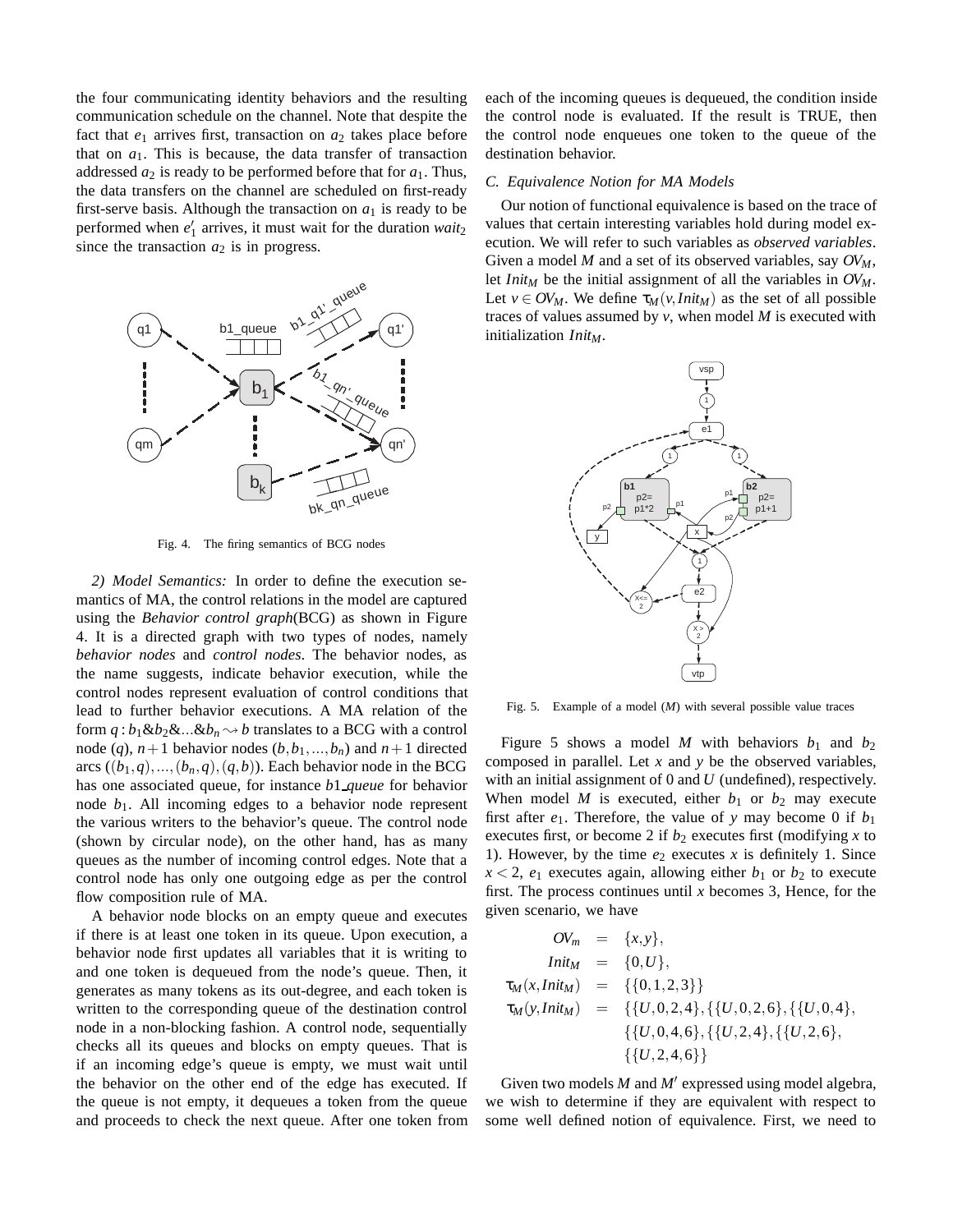determine a correlation between the two models based on their respective observed variables. Informally speaking, we consider two models to be functionally equivalent, if they have one-to-one correspondence of observed variables and the trace of values assumed by those variables during model execution is identical for all identical initial assignments.

Formally, in order to show equivalence of  $M$  and  $M'$ , we require that  $|OV_M| = |OV_{M'}|$  and there exists a bijective mapping from  $OV_M$  to  $OV_{M'}$ . We will represent the mapping of respective elements by the  $\leftrightarrow$  symbol. Therefore, we have  $\forall v \in OV_M, \exists v' \in OV_{M'}, \text{ such that } v \leftrightarrow v'.$ 

Let *Init<sub>M</sub>* be the initial assignment of all variables in  $OV_M$ and *Init<sub>M'</sub>* be the initial assignment of all variables in  $OV_{M'}$ . If  $\forall$ *Init<sub>M</sub>*, *Init<sub>M'</sub>*,  $\forall v \in OV_M$ ,  $\exists v' \in OV_{M'}$ ,  $v \leftrightarrow v'$ , such that initial assignment of  $v$  is equal to the initial assignment of  $v'$  and  $\tau_M(v,Init_M) = \tau_{M'}(v',Init_{M'}),$  then *M* is said to be functionally equivalent to  $M'$ .

### III. TRANSFORMATION RULES

In this section we present the transformation laws of MA that are based on the execution semantics of MA models and notion of their functional equivalence. The transformation laws define how a model expressed in MA may be syntactically manipulated while preserving functional equivalence as per the notion defined above. Here we will give a sketch of the soundness proofs for each rule. More details of the proofs are presented in [2].

The transformation rules presented here are applicable to verification of not only transaction routing, but also various other refinements such as behavior partitioning [3], [4] and scheduling [5]. Although some refinement require splitting or merging of behaviors, none of the rules allow splitting or merging of leaf level behaviors. Such refinements can still be proven by careful modeling of the original models. For instance, if the original model has a behavior that will be eventually split, it must be described as a hierarchical composition of the split behaviors. Similarly, instead of combining two leaf behaviors into a bigger leaf behaviors, all leaf behavior combinations should be described as hierarchical behaviors. Using the notion of hierarchy, we can bypass the problem of behavior splitting or merging.



Fig. 6. Flattening transformation rule

#### *A. Flattening of Hierarchical Behaviors*

Figure 6 shows the flattening rule on behavior  $b_h$ . Any control relation leading to  $b_h$  is replaced by one leading to  $vsp$ , where *vsp* is the virtual starting point of behavior *bh*. Similarly, any control relation from  $b<sub>h</sub>$  is replaced by comtrol relation from  $vtp$ . Variable writes and channel transactions from  $b<sub>h</sub>$ 

are replaced as per the corresponding port mapping inside *bh*. Similarly, all port maps at scope of *b* involving ports of *bh* are replaced by corresponding port maps of  $b_h$ 's sub-behaviors.

The soundness of flattening rule follows from the definition of hierarchy in MA. By definition of the VSP and VTP,  $q: x_1 \& x_2 \dots \& x_n \rightarrow b_h = q: x_1 \& x_2 \dots \& x_n \rightarrow v s p_h$ , and  $q: \ldots \& b_h \& \ldots \rightarrow x = q: \ldots \& b_h \& \ldots \rightarrow vtp_h.$ 

For all *b'* such that *b'* is a sub-behavior of  $b<sub>h</sub>$ , the execution of  $b'$  updates all variables mapped to its outport. If the out ports of  $b'$  are mapped to out ports of  $b<sub>h</sub>$ , then the variables mapped to the latter will be updated. Therefore, by inductive reasoning updating port maps during flattening is sound. Similar reasoning can be used for port mappings for ports connected to channels.



Fig. 7. Link resolution rule

#### *B. Control flow resolution of links*

Figure 7 illustrates control dependency extraction and modification of data dependencies resulting from link resolution. On the RHS, the link is replaced by control dependencies from the sender to all behaviors following the receiver. Similarly, we have new control dependencies from receiver to all behaviors following the sender. The variable written by the receiver identity is now written by the sender.

On the LHS, transaction  $c < a >: e_1 < out > \rightarrow e_2 < in >$ implies that execution of *e*<sup>1</sup> is not complete until execution of *e*<sup>2</sup> is complete and vice versa. In other words, all control nodes that have edges from *e*<sup>1</sup> will not be evaluated until  $e_2$  has executed. This is equivalent to adding edge  $(e_2, q_1)$ . Similar reasoning applies for adding edge (*e*1,*q*2). By identity definition, when *e*<sup>1</sup> executes, it reads its in port and sends data to  $e_2$  via  $c$  using address  $a$ . Since  $e_2$  writes to variable  $v$ , the channel transaction and relation  $e_2 < out > \rightarrow v$  is equivalent to  $e_1 \rightarrow v$ . Hence, link resolution is sound.



Fig. 9. Identity elimination rule

#### *C. Identity elimination*

The identity elimination (IE) rule is shown in Figure 9. Here, we have *n* incoming control edges and *m* outgoing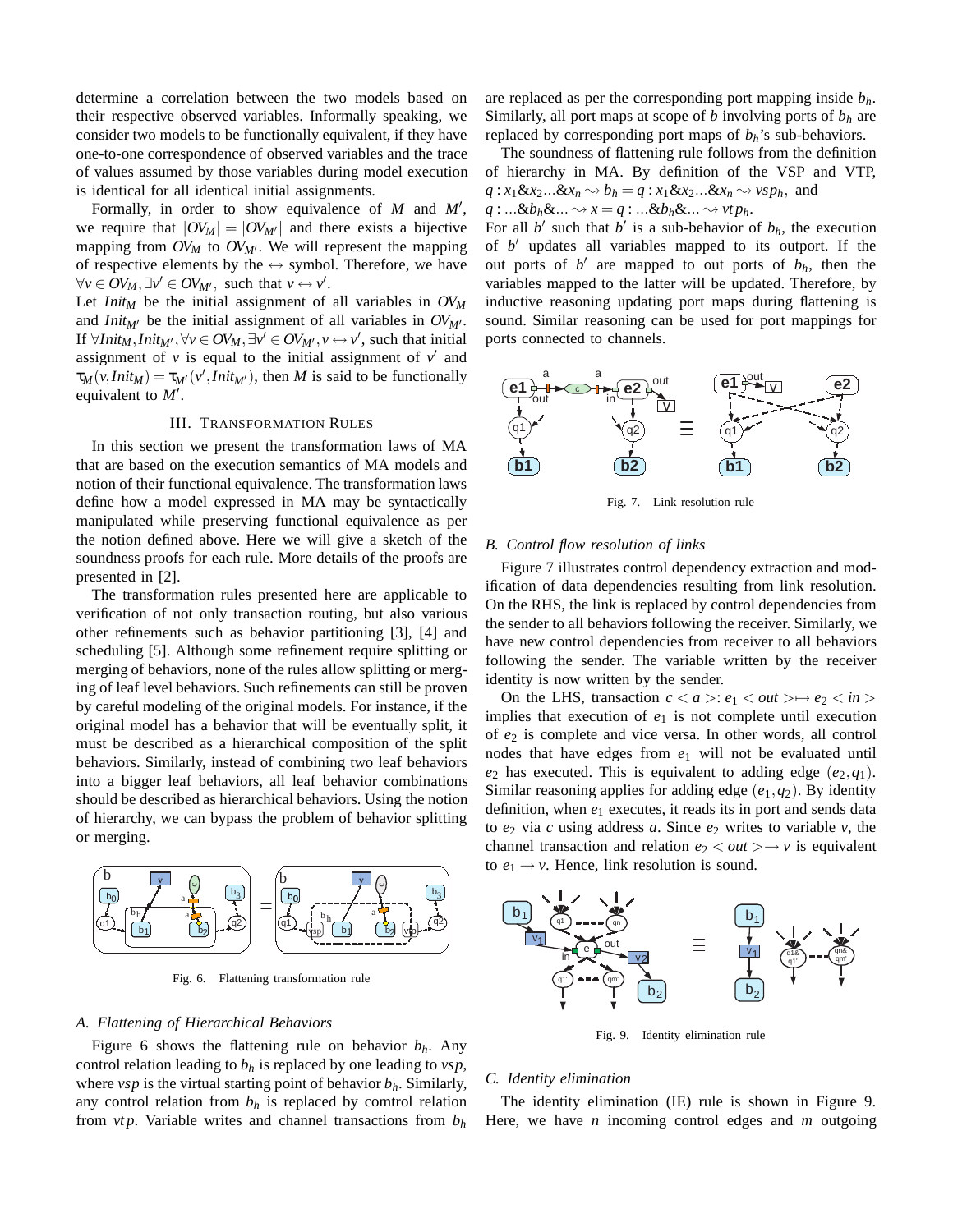

Fig. 8. Routing transactions via transducer

control edges. After the transformation, on RHS we get  $m \times n$ merged nodes, where each node has the control condition as the conjunction of the respective incoming and outgoing control condition. Since  $v_2$  is a copy of  $v_1$ ,  $b_2$  may read  $v_1$ instead of  $v_2$ .

Consider control node  $q_i$ , where  $1 \le i \le n$  and control node  $q'_{j}$ , where  $1 \leq j \leq m$ , such that edges  $(q_{i}, e)$  and  $(e, q'_{j})$  exist in the model on the LHS in Figure 9. Let  $b'_j$  be a behavior node such that edge  $(q'_j, b'_j)$  also exists in the LHS model. Let  $b_{i1}$  through  $b_{ik}$  be all the behaviors with edge to  $q_i$ . Without loss of generality, we assume that during model execution, *bi*<sup>1</sup> through  $b_{ik}$  execute resulting in the evaluation of  $q_i$ . If  $q_i$  is true, *e* executes leading to evaluation of  $q'_j$ . If  $q'_j$  also evaluates to true, then  $b'_j$  will also execute. Hence, we deduce that  $b'_j$  will execute if  $b_{i1}$  through  $b_{ik}$  execute and  $q_i \wedge q'_j$  evaluates to true. Generalizing our result for all  $i, 1 \le i \le n$  and for all  $j, 1 \leq j \leq m$ , we deduce that the execution results will be identical for models on LHS and RHS. Therefore, IE rule is sound.



Fig. 10. RCDE rule

#### *D. Redundant control dependency elimination*

If a complex control flow relation has more than one predecessors, where one predecessor dominates another, then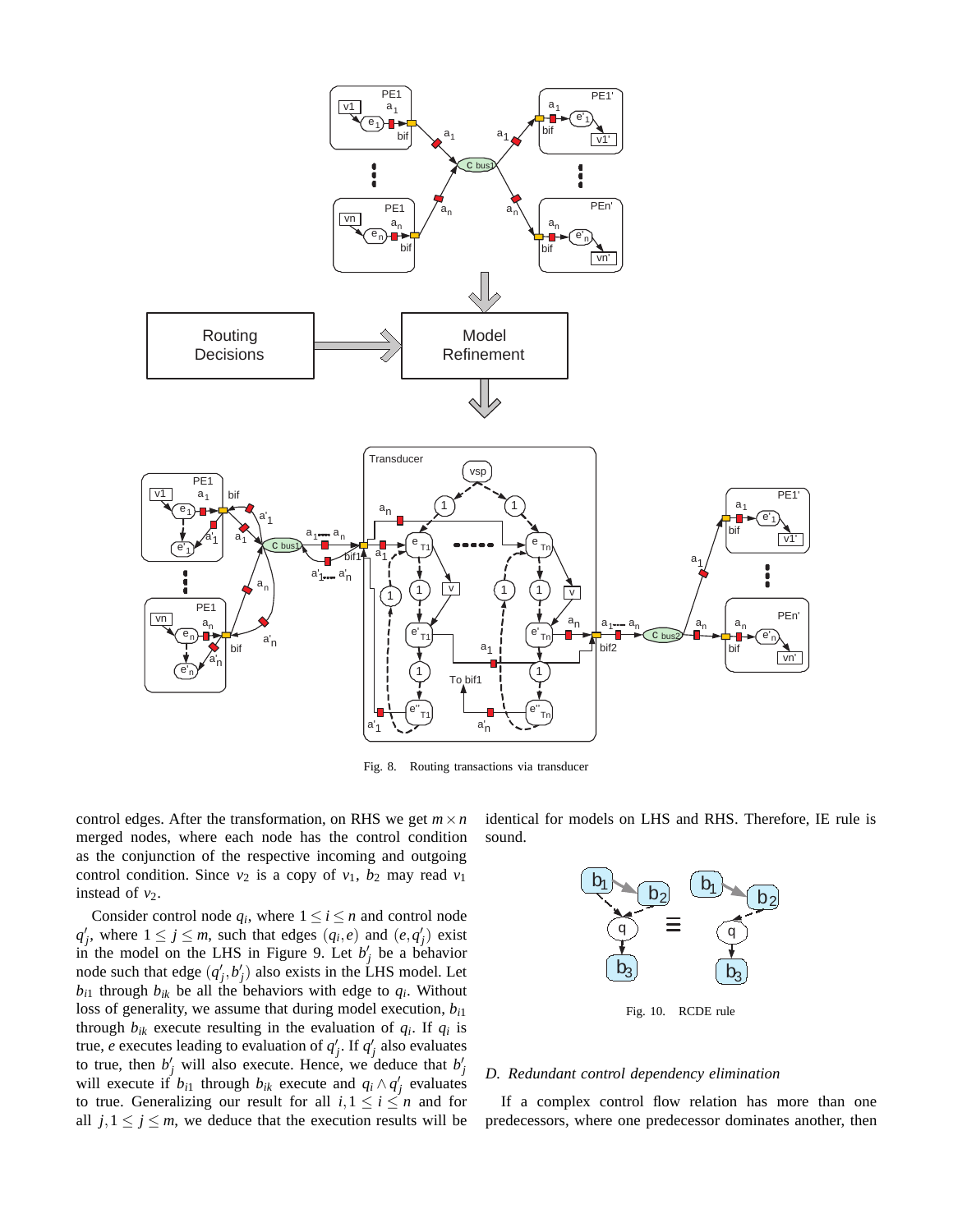the relation can be simplified using redundant control dependency elimination (RCDE) rule as shown in Figure 10. The dominator relation between  $b_1$  and  $b_2$  ( $b_1 \triangleright b_2$ ) is shown by a solid grey arrow from  $b_1$  to  $b_2$ . The model on RHS of is derived by removing the control edge from  $b_1$  to  $q$ . Given  $b_1 \triangleright b_2$ , the control node *q* will evaluate only if both  $b_1$  and  $b_2$ have executed. Now, by the dominator definition, we know that any execution of  $b_2$  implies that  $b_1$  must have executed earlier therefore an edge from  $b_1$  to  $q$  is redundant. Thus, RCDE rule is sound.



Fig. 11. Streamlining rule

## *E. Streamlining*

As illustrated in Figure 11, streamlining rule can be applied for a given control node q with successor  $b_4$  and  $n+1$ predecessors, where one of the predecessors is an identity behavior *e*. Identity *e*, in turn has two control dependencies (both with condition 1), from two behaviors, say  $b_2$  and  $b_3$ . Behavior *b*<sup>2</sup> is either *VSP* of the model or dominated by *VSP*. Behavior  $b_3$  is either  $b_4$  or dominated by  $b_4$ . If  $b_3 \neq b_4$ , then  $b_3$ must execute at least once *between* any two executions of *b*4. The model is transformed by removing the control dependency from  $e$  to  $b_4$ , thus deleting the edge from  $e$  to  $q$ .

On the LHS, we have a control node *q* with control edges from behaviors  $b_{11}$  through  $b_{1n}$  and identity *e*. Also, *q* has a control edge to behavior *b*4. Now, from the execution semantics  $b_4$  will execute if all of  $b_{11}$  through  $b_{1n}$  and identity *e* execute and then condition *q* evaluates to true. Node *e* has two incoming control paths from  $b_2$  and  $b_3$ . Therefore, *e* will execute if and only if either  $b_1$  of  $b_2$  execute. Since  $b_1$  is either *vsp* or dominated by it,  $b_2$  will execute only once. Also,  $b_3$  is either same as  $b_4$  or executes once for each execution of *b*<sup>4</sup> (after *b*<sup>4</sup> has executed). Therefore, the first execution of *e* will result from the control path from *b*2, leading to a potential execution of  $b_4$ , if all of  $b_{11}$  through  $b_{1n}$  execute. If *b*<sup>4</sup> executes, then *b*<sup>3</sup> will also execute, leading to another execution of  $e$  and a subsequent potential execution of  $b_4$  if all of  $b_{11}$  through  $b_{1n}$  execute. Therefore, every execution of  $b_4$  is dependent only on the execution of  $b_{11}$  through  $b_{1n}$  and the evaluation of *q* to be true. Thus, the control dependency represented by edge (*e*,*q*) is redundant. Hence, streamlining rule is sound.

#### IV. TRANSACTION ROUTING

During transaction routing, the point to point channels are routed over new bus channels and bridges. If the sender and

receiver PEs of a point to point transaction are connected to the same bus, then the transaction address label can simply be transferred from the point to point channel to the bus channel. Since channels are simply containers for transaction address labels, changing the location of label from one channel to another is functionality preserving. The more complicated case is one where a channel transaction is split into several transactions over multiple busses and bridges. In this section, we will present the refinement algorithm for manipulating the MA representation for such synthesis decisions. For the refinement, we also present a proof of correctness using the aforementioned MA transformation rules.

## *A. Refinement Algorithm*

Figure 8 shows a TL refinement for transaction routing. On the LHS, we have PEs connected with point to point channels. On the RHS, the transactions are routed using bus channels *cbus*<sup>1</sup> and *cbus*<sup>2</sup> over a bridge called transducer. We now present the general algorithm for performing the model refinement in MA for such transaction routing. The algorithm can easily be generalized for inserting several transducers in a multi-hop transaction.

Let there be a model *M* of a system with a bus represented by channel *c*. Let there be *n* transactions over *c* from and to different PEs connected to *c*. Suppose we change the communication architecture such that the communicating PEs are now connected to two different busses, represented by channels *c*<sup>1</sup> and *c*2. The original transaction links represented by addresses  $a_1$  through  $a_n$  must now go over two busses *c*<sup>1</sup> and *c*2, via a new component called the *Transducer*. The transducer has two interfaces  $bif_1$  and  $bif_2$  for the two busses *c*<sup>1</sup> and *c*2, respectively. Inside the transducer, we have a parallel composition of *n* sets of 3 identity behaviors, each set responsible for routing of transactions on one original link. A set consists of a receiver identity behavior that copies the incoming data from one bus into a local buffer, and a sender identity behavior that sends the data from buffer over the other bus to the intended recipient and a notification identity behavior that sends a notification transaction to the sender after the sender has executed. Algorithm 1 gives pseudo code for the refinement resulting from transducer insertion.

# *B. Proof of Correctness*

Figure 12 shows the basic proof steps for showing equivalence between models before and after transducer insertion. Without loss of generality, we assume a transducer between two channels  $c_1$  and  $c_2$  as shown in the flattened model in Figure 12(a). The transducer replaces a direct channel transaction between identities *e*<sup>1</sup> and *e*2. The transducer consists of an endless loop with a sequential body of 3 identities namely  $e_T$ ,  $e'_T$  and  $e''_T$ . Identity  $e_T$  has a transaction link from  $e_1$ . After this transaction occurs,  $e_T$  copies the received data in a local variable *v*. Thus *v* is a copy of  $v_1$ . Then,  $e'_T$  executes, sending data from  $v$  to  $e_2$  over channel  $c_2$ . Finally, after this transaction is complete, identity  $e_T''$  executes and synchronizes with  $e_1'$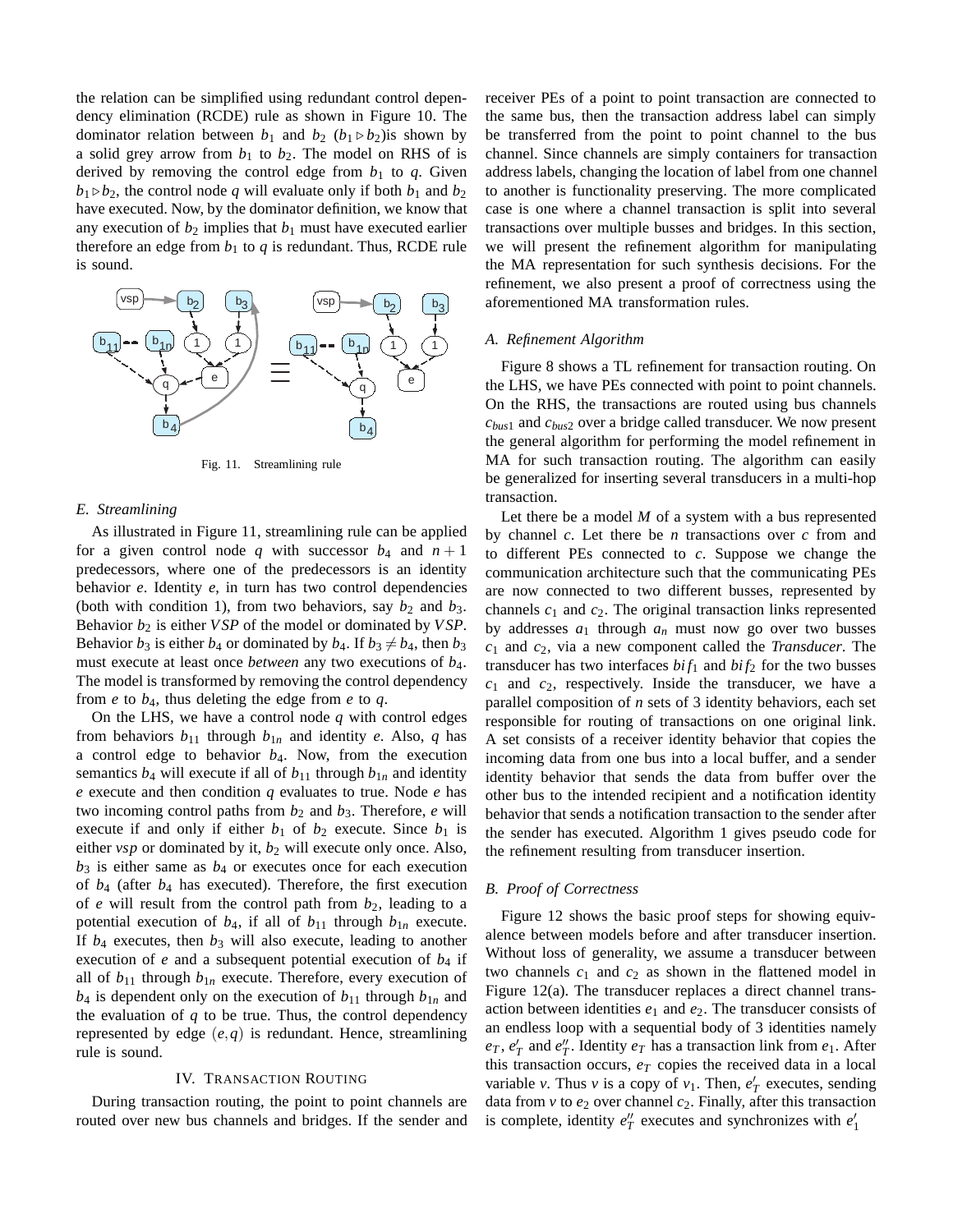

Fig. 12. Proof steps for transducer insertion during transaction routing refinement

# **Algorithm 1** Insert Transducer

| $\mu$ <b>Ng</b> orium I mscrt Hansdacch                                                                                             |  |  |  |  |
|-------------------------------------------------------------------------------------------------------------------------------------|--|--|--|--|
| 1: $M = M.[T].1 : vsp \rightarrow T$                                                                                                |  |  |  |  |
| 2: for $i = 1to$ TO n do                                                                                                            |  |  |  |  |
| <b>Require:</b> $\exists PE_s, PE_r \in B$ , s.t.                                                                                   |  |  |  |  |
| $c < a_i > P E_s < bi f > \rightarrow PR_r < bi f > \in M$                                                                          |  |  |  |  |
| <b>if</b> $PE_s$ Connected To bus $1 \wedge PE_r$ Connected To bus 2 then<br>3:                                                     |  |  |  |  |
| $M = (M - c < a_i >: PE_s < bif> \rightarrow PR_r < bif>).c_1 <$<br>4:                                                              |  |  |  |  |
| $a_i^1 > P E_s < bi f > \rightarrow T < bi f_1 >$                                                                                   |  |  |  |  |
| $M = M.c_2 < a_i^2 > T < bi f_2 > \rightarrow PR_r < bi f >$<br>5:                                                                  |  |  |  |  |
| $T = T.1$ : $vsp_T \rightsquigarrow e_{Ti}.1$ : $e_{Ti} \rightsquigarrow e'_{Ti}.1$ : $e'_{Ti} \rightsquigarrow e''_{Ti}.1$ :<br>6: |  |  |  |  |
| $e''_{Ti} \rightsquigarrow e_{Ti}$                                                                                                  |  |  |  |  |
| $T = T.e_{Ti} < out > \rightarrow v_i.v_i \rightarrow e'_{Ti} < in >$<br>7:                                                         |  |  |  |  |
| $T=T.a_i^1: I < bif_1> \rightarrow e_{Ti} < in > .a_i^2: e'_{Ti} < out> \rightarrow \rightarrow$<br>8:                              |  |  |  |  |
| $I < bi f_2 > a_i^3 : e_{Ti}'' < out > \rightarrow I < bi f_1 >$                                                                    |  |  |  |  |
| else<br>9:                                                                                                                          |  |  |  |  |
| $M = (M - c < a_i >: PE_s < bif> \rightarrow PR_r < bif>).c_2 <$<br>10:                                                             |  |  |  |  |
| $a_i^1 > P E_s < bi f > \rightarrow T < bi f_2 >$                                                                                   |  |  |  |  |
| $M = M.c_1 < a_i^2 > T < bi f_1 > \rightarrow PR_r < bi f >$<br>11:                                                                 |  |  |  |  |
| $T = T.1 : vsp_T \rightarrow e_{Ti}.1 : e_{Ti} \rightarrow e'_{Ti}.1 : e'_{Ti} \rightarrow e_{Ti}$<br>12:                           |  |  |  |  |
| $T = T.e_{Ti} < out > \rightarrow v_i.v_i \rightarrow e'_{Ti} < in >$<br>13:                                                        |  |  |  |  |
| $T = T.a_i^2$ : $I < bi f_2 > \rightarrow e_{Ti} < in > .a_i^1$ : $e'_{Ti} < out > \rightarrow$<br>14:                              |  |  |  |  |
| $I < bif_1 >$                                                                                                                       |  |  |  |  |
| end if<br>15:                                                                                                                       |  |  |  |  |
| 16: end for                                                                                                                         |  |  |  |  |

We start by resolving all the transaction links in the model into appropriate control and data dependency relations using the link resolution transformation rule (Step 1). By the application of this rule, we replace transaction and data relations

 $c_1 < a_1 >: e_1 < out > \mapsto e_T < in > .e_T < out > \mapsto v$ with  $1: e_1 \& e_T \rightarrow e'_T.1: e_1 \& e_T \rightarrow e'_1. e_1 < out > \rightarrow v$ 

Transaction relations between  $e'_T$  and  $e_2$  and data relations of *e*<sup>2</sup> as follows

 $c_2 < a_2 > a c'_T < out > \mapsto e_2 < in > .e_2 < out > \mapsto v_2$ are replaced by control and data relations

 $1: e_2 \& e'_T \rightarrow e''_T.1: e_2 \& e'_T \rightarrow e'_2.e_2 < out \rightarrow \rightarrow v_2$  The notification transaction between  $e'_1$  and  $e''_T$  is also replaced similarly using the link resolution rule. Figure 12(b) ahows the model after transformations of Step 1.

In Step 2, we apply the streamlining rule in the same fashion as used in the proof for RPC style behavior partitioning algorithm. The rule eliminated control dependencies from  $e_T$ to  $e'_1$  and from  $e_T$  to  $e'_t$ . As a result,  $e_T$  does not have anything executing after it and it does not modify and variable in the model, so it is removed from the model along with all its control and data relation. The model after Step 2 is shown in Figure 12(c).

In Step 3, we optimize away identities  $e'_T$  and  $e'_1$  using the identity elimination rule. In Step 4, we use the RCDE rule to remove the redundant control dependency from  $e_1$  to  $e_1''$ . This is because the control dependency is cause by the relation  $1: e_1 \& e''_T \rightarrow e''_1$  and  $e_1 \triangleright e''_T$ , thereby allowing application of RCDE. Finally, in Step 5, we optimize away identity  $e_T''$  using the identity elimination rule. The final resulting model, as shown in Figure 12(f), is identical to the one derived after link